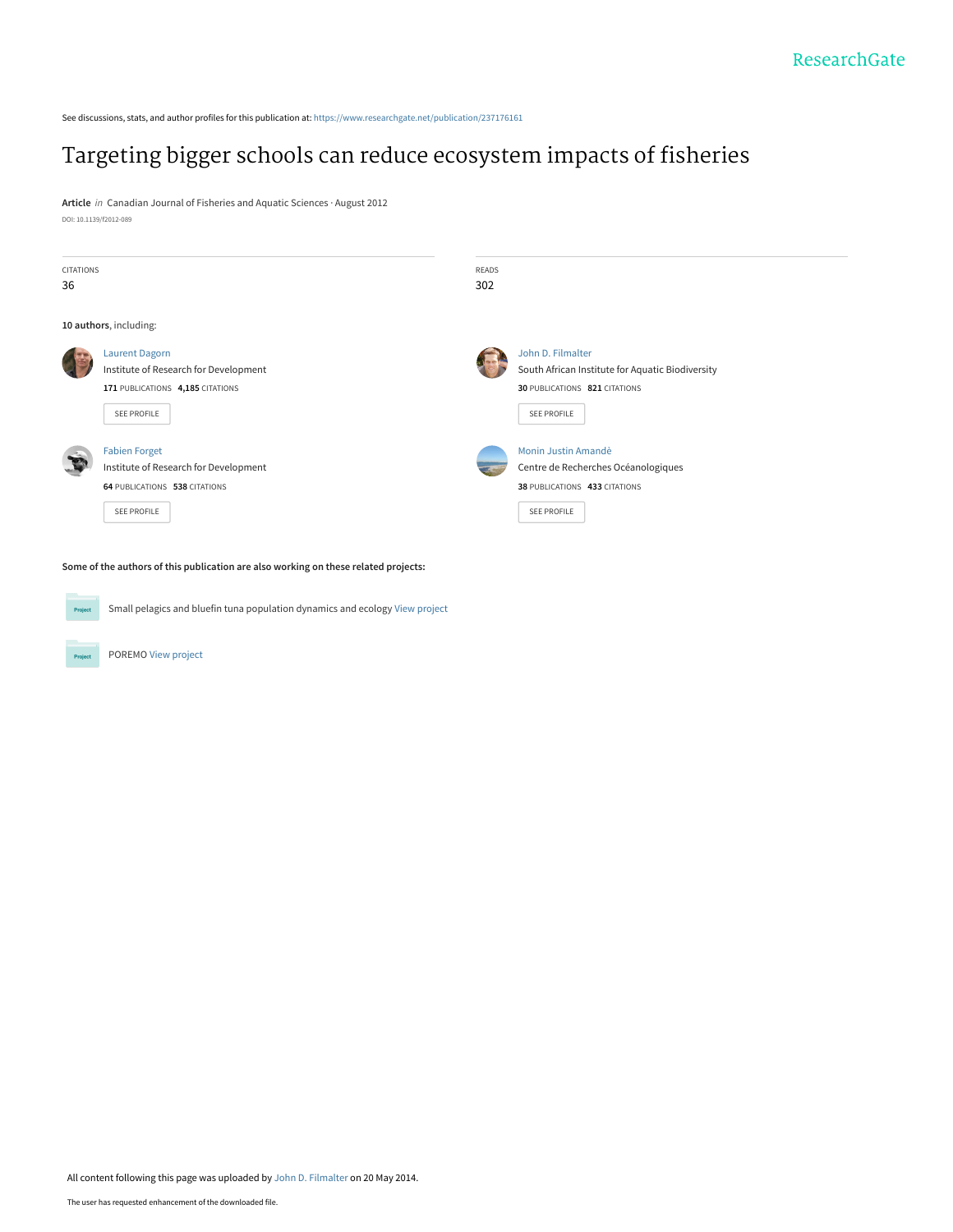### RAPID COMMUNICATION / COMMUNICATION RAPIDE

# Targeting bigger schools can reduce ecosystem impacts of fisheries

Laurent Dagorn, John D. Filmalter, Fabien Forget, Monin Justin Amandè, Martin A. Hall, Peter Williams, Hilario Murua, Javier Ariz, Pierre Chavance, and Nicolas Bez

Abstract: Sustainability of living resource exploitation relies on an ecosystem management approach. Within tropical tuna purse seine fisheries using fish aggregating devices (FADs), such an approach incorporates the reduction of bycatch, in particular vulnerable species such as elasmobranchs. The levels of total bycatch (in mass) from fishing operations using FADs is known to be five times higher than when tuna are caught in free-swimming schools. We intend to find practical solutions to reduce bycatch in FAD sets through the investigation of the relationships between the ratio of bycatch to target catch across different set size classes in all oceans. Ratios were always highest when catches were small, with the smallest class of catches responsible for the highest total portion of bycatch (23%–43%) while only contributing negligibly to the total target catch (3%–10%). Reducing the number of fishing sets (a part of the total effort) while maintaining the same total yield could contribute to a substantial reduction in the impacts of human activities.

Résumé : L'exploitation durable des ressources biologiques dépend d'une approche de gestion écosystémique. En ce qui concerne la pêche au thon tropical à la senne coulissante faisant appel à des dispositifs de concentration de poissons (DCP), ce genre d'approche comprend la réduction des prises accessoires, particulièrement d'espèces vulnérables comme les elasmobranches. Il est établi que les prises accessoires totales (en masse) d'activités de pêche faisant appel à des DCP sont cinq fois plus importantes que pour la pêche au thon nageant en banc libre. Nous proposons de trouver des solutions pratiques visant à réduire les prises accessoires dans les calées de pêche à DCP en étudiant les liens entre le rapport entre les prises accessoires et les prises cibles pour différentes classes de tailles de calées dans tous les océans. Ces rapports étaient toujours plus élevés quand les prises étaient petites, la plus petite classe de prises représentant la plus grande proportion des prises accessoires totales (23 %–43 %), mais ne contribuant que de manière négligeable aux prises cibles totales (3 %–10 %). La réduction du nombre de calées (dans l'effort total) jumelée au maintien du même rendement total pourrait permettre une réduction importante des impacts des activités humaines.

[Traduit par la Rédaction]

#### Introduction

One of the primary goals of ecosystem-based fisheries management is to reduce excessive levels of bycatch. As such, bycatch reduction has been a major priority in many industrial fisheries globally (Hall 1996; Hall et al. 2000; Hall and Mainprize 2005). Several approaches have been proposed to facilitate such reductions (see Hall 1996; Hall and Mainprize 2005), and these typically fall into two categories. To reduce the bycatch per unit of fishing effort, either a technical or a management approach could be adopted. The challenge lies in finding the most ecologically sound method (or

Received 13 May 2012. Accepted 18 July 2012. Published at www.nrcresearchpress.com/cjfas on 17 August 2012. J2012-0221

Paper handled by Associate Editor Ray Hilborn.

L. Dagorn. Institut de Recherche pour le Développement (IRD), UMR 212, P.O. Box 570, Victoria, Seychelles.

J.D. Filmalter and F. Forget. Institut de Recherche pour le Développement (IRD), UMR 212, P.O. Box 570, Victoria, Seychelles; South African Institute for Aquatic Biodiversity (SAIAB), Private Bag 1015, Grahamstown 6140, South Africa.

M.J. Amandè, P. Chavance, and N. Bez. Institut de Recherche pour le Développement (IRD), UMR 212, Avenue Jean Monnet, BP171, 34203 Sète CEDEX, France.

M.A. Hall. Inter-American Tropical Tuna Commission, 8604 La Jolla Shores Drive, La Jolla, CA 92037-1508, USA.

P. Williams. Oceanic Fisheries Programme, Secretariat of the Pacific Community (SPC), BP D5, 98848 Nouméa, New Caledonia. H. Murua. AZTI-Tecnalia / Herrera Kaia. Portualdea, z/g, 20110 Pasaia (Gipuzkoa), Spain.

J. Ariz. Instituto Español de Oceanografía (IEO), C.O. de Canarias, Calle General Gutiérrez n°4, 38003 Santa Cruz de Tenerife, Spain.

Corresponding author: Laurent Dagorn (e-mail: laurent.dagorn@ird.fr).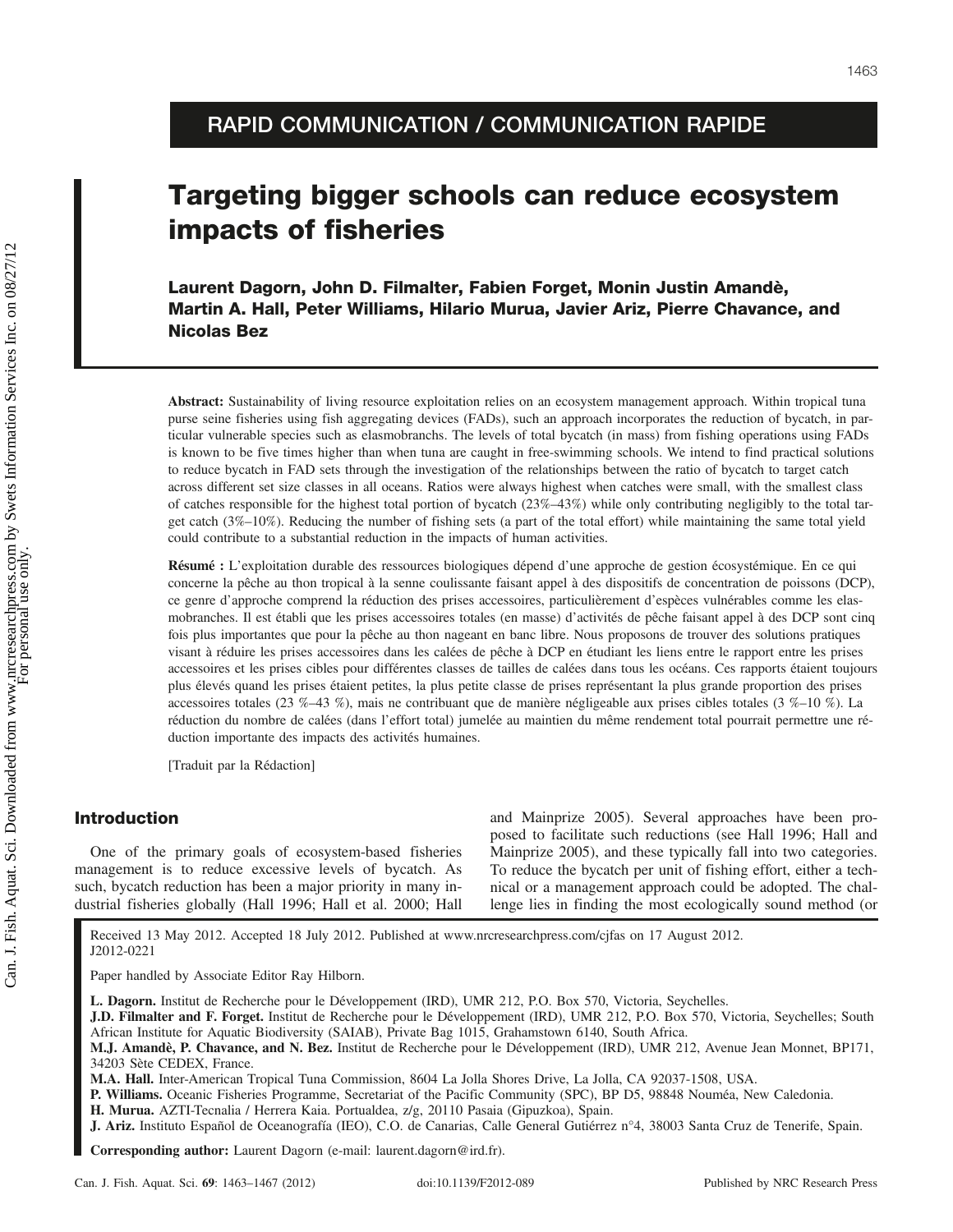

Fig. 1. Ratios of bycatch to target catch (dotted line) and silky sharks to target catch (solid line) per set size class (tonnes) from the tropical tuna purse seine fishery in the western and central Pacific, eastern Pacific, Indian, and Atlantic oceans.

combination of methods) that will be readily adopted in the fishery and that can be effectively monitored.

The large majority of canned tuna (1.7 million tonnes (t) of canned tuna in 2006; Miyake et al. 2010) originates from the tropical tuna purse seine fisheries, which contribute approximately 60% to the world's tuna catch (roughly 2.5–3 million t annually, primarily consisting of skipjack (Katsuwonus pelamis), yellowfin (Thunnus albacares), and bigeye tuna (Thunnus obesus)) (Miyake et al. 2010). Tropical tuna purse seiners are typically large vessels, which use surrounding nets to catch schools of tuna. The impacts that this global fishery has on the ecosystem have recently received much attention, mainly because of the increased use of fish aggregating devices (FADs). During the past two decades, more than half of the total tropical tuna catch from purse seine vessels came from tunas associated with floating objects (Miyake et al. 2010), highlighting the efficiency of this fishing method. The majority of the remaining tuna catch comes from sets on free-swimming schools. These two fishing modes generate varying amounts of bycatch; fishing on FADs generate approximately five times more total bycatch (in mass) than fishing on free-swimming schools (Romanov 2002; Amandè et al. 2010). Unwanted catches incurred during FAD sets comprise teleosts, which represent the primary component by mass (Romanov 2002; Amandè et al. 2010), usually followed by elasmobranchs, with the silky shark (Carcharhinus falciformis) forming the principal component (Gilman 2011). To date, the most common management approaches for purse seiners have included the regulation of fishing effort or the restriction of capacity through fishery closures (eastern Pacific Ocean), area closures (western and central Pacific Ocean, eastern Pacific Ocean, Indian Ocean), moratoria on fishing with floating objects (Atlantic Ocean and western and central Pacific Ocean), and full retention of the tuna catch (western and central Pacific ocean). The effects of these measures on bycatch reduction, however, are yet to be demonstrated (Dagorn et al. 2012). As such, there exists an urgent need to investigate other potential measures, especially those targeting specific vulnerable taxonomic groups, such as elasmobranchs.

The ecological impact of a fishery is often characterized by the ratio of bycatch to target catch, which allows for comparisons between various fishing techniques (Hall 1996). Within the tropical tuna purse seine fishery, this ratio has been used by some environmental groups to justify a ban on FAD fishing. However, such a measure would severely impact the production of the fishery and result in a major shortage of canned tuna, a major source of animal protein, because alternative methods of extraction are not as efficient. Nonetheless, the method of discriminating between certain fishing practices based on their bycatch to catch ratio may still be of potential use within this fishery. A more realistic approach could be to explore the possibility of substantially reducing this ratio for the FAD component of this fishery. The lower the bycatch to catch ratio, the lower the ecological impacts of the fisheries. Here we explore the possibility of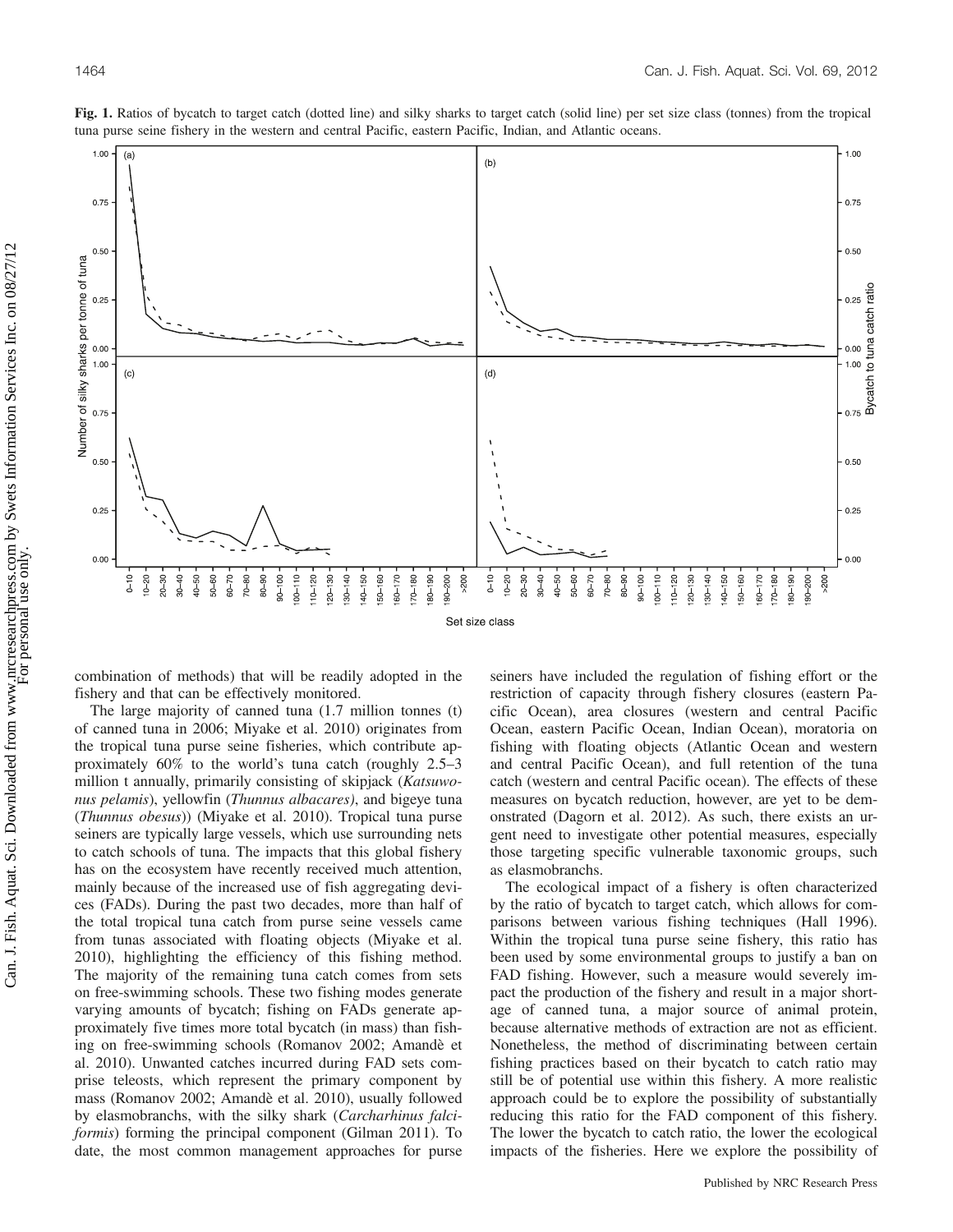Proportion (%)



Fig. 2. Contribution of each set size class (tonnes) to the total target catch, total bycatch, total number of silky sharks, and total number of fishing sets from the tropical tuna purse seine fishery in the western and central Pacific, eastern Pacific, Indian, and Atlantic oceans.

using the relationship between the bycatch to catch ratio across a range of catch sizes in FAD sets to develop a simple technical measure to reduce the total bycatch incurred.

#### Materials and methods

Data collected by scientific observers onboard purse seine vessels in the Indian Ocean (IO, 2003–2009), Atlantic Ocean (AO, 2003–2009), eastern Pacific Ocean (EPO, 2001–2010), and central and western Pacific Ocean (WCPO, 2000–2011) were used for this analysis. These data provide estimates of the captures of all species (target and bycatch species). For the purpose of this study, we extracted the following information to the set level: landed catch (in mass) of target species (tunas), total bycatch — nontarget species (in mass), and catch of silky sharks (in numbers). Considering the life history traits and abundance of silky sharks, the number of individuals was preferred to the mass for a more accurate assessment of the impact of the fishery on their populations. Sets where no catch was taken (i.e., the tuna school was missed) were excluded from the analysis. Data were then aggregated into set size classes of 10 t increments. In each ocean, the number of samples per class decreased as set size increased. Set size classes were grouped when individual classes had less than 10 samples.

Following this, the bycatch ratio for each set size class was calculated by dividing the total amount of bycatch by the total tuna catch taken in the class. Similarly, the silky shark bycatch ratio was calculated by dividing the sum of all silky sharks taken by the total tuna catch in each set size class. This allowed for the investigation of the effect of set size on these ratios. After identifying the set sizes that produce the highest ratios, the contribution of each set size class to the total catch of tuna, total bycatch, and total numbers of silky sharks caught by the fishery was computed. Furthermore, the contribution of each set size class to the overall strategy of the fishery was reported, through the calculation of the number of fishing sets in each class in relation to the total number of sets made.

#### Results

In all four oceans (Fig. 1), both ratios (bycatch to tuna catch, silky shark bycatch to tuna catch) were observed to generally decrease as set size increased. However, the most rapid decrease was consistently observed between the first  $(<10$  t) and the second  $(11–20$  t) set size classes. The first set size class had the highest bycatch ratios (IO: 108 t/ 1000 t; EPO: 58 t/1000 t; WCPO: 166 t/1000 t; AO: 121 t/ 1000 t). By the fourth size class (31–40 t), these ratios had dropped to less than 25 t/1000 t for all oceans. The same trend was observed for the ratio of number of silky sharks to tuna catch (in tonnes; Fig. 1).

A very large percentage of fishing sets (31% IO, 25% EPO, 27% WCPO, 41% AO) resulted in tuna catches of less than 10 t (Fig. 2). However, these large numbers of small sets had a small overall contribution to the total tuna tonnage (6% IO, 4% EPO, 3% WCPO, 10% AO). In contrast, these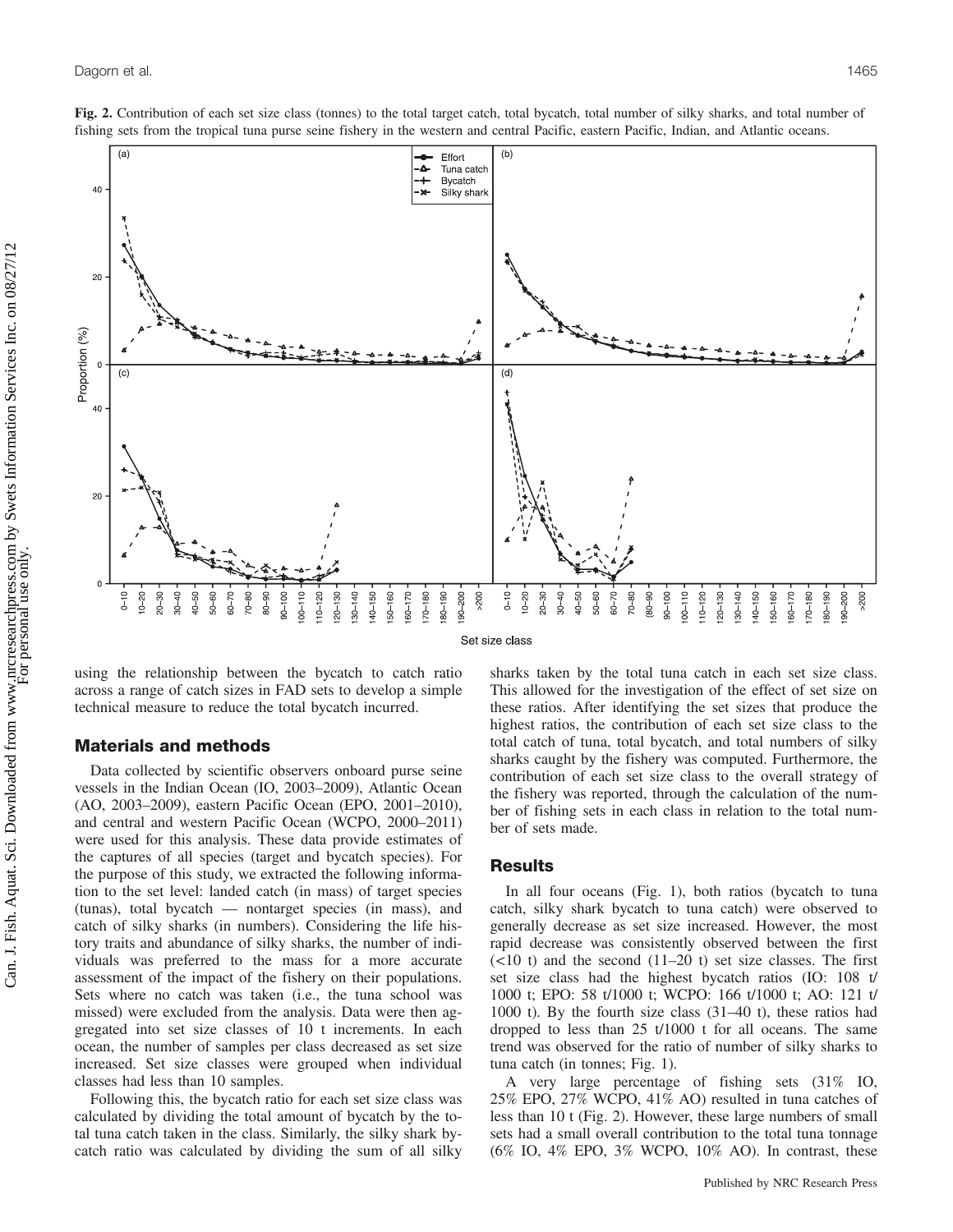sets contributed substantially to the total bycatch that occurred in the fishery (26% IO, 23% EPO, 23% WCPO, 43% AO; Fig. 2). Similarly, these small sets resulted in a very high percentage of the total number of silky sharks taken (21% IO, 23% EPO, 33% WCPO, 41% AO).

#### **Discussion**

The smallest set size class  $(0-10)$  t) always showed the highest bycatch and silky shark ratios. Between 25% and 41% (depending on the ocean) of the number of sets made by the fishery resulted in tuna catches less than 10 t. While the total catch from these sets appears minor (approximately 3%–10%), they contribute to a large portion of both the total bycatch (e.g., nontarget species; 23%–43%) and the total number of silky sharks caught (21%–41%). Higher ratios were observed in the AO, which is likely a result of the local market for bycatch (called "faux-poisson") that could represent an incentive for fishers to set more often on FADs that have little or no tuna (Dagorn et al. 2012).

Through the avoidance of sets on small schools, the fishery would improve its efficiency both through reductions in the ratio of bycatch to catch, as well as through an increase in the average set size. It is, however, surprising that the fishery has not yet naturally adopted this strategy. One explanation could be that the skippers want to keep the crew occupied (which could have positive impacts on their moral) during periods when medium- to large-sized schools are rarely encountered. It could also be that avoiding bycatch has not yet become an integral concern for the fishers. The method proposed in this study is relatively simple and does not require the development of new technology or some complex and difficult fishing practice. Fishers throughout the global tropical tuna purse seine fishery could easily utilize this strategy, as all skippers estimate the school size prior to setting on a floating object. Such preset estimates are made through the combination of information from sonars and echo sounders, visual information from fish at the surface, and information from previous catches in the area. Despite this range of information sources, these preset estimates are not always accurate because they rely largely on the fishers' skills, local conditions, and the size of the school. Data collected by observers onboard French purse seine vessels in the Indian and Atlantic oceans revealed that of the 320 preset estimates of schools less than 10 t, 73% resulted in catches less than 10 t (P. Chavance, unpublished data). Additionally, of the 673 preset estimates superior to 10 t, 25% led to catches inferior to this threshold (P. Chavance, unpublished data). These data suggest rather good estimation methods; nonetheless, further improvements to these methods would help in identifying small schools. Recently, the use of echo sounder buoys has increased considerably throughout the fishery, allowing for the remote estimation of the size of aggregations around floating objects (Dagorn et al. 2012). Further improvements in the quality of the information received from such buoys would considerably aid fishers in the selection of large schools before they reach a floating object.

The implementation of a regulation that would prohibit sets on small schools, with a minimum size limit, does not appear to be a realistic solution, considering that it will be difficult for fishers to discriminate between an 8 or 12 t school, if the limit were set at 10 t. Rather, the development of a system that utilizes incentives to reward fishing vessels with low bycatch to catch ratios may be more effective. For instance, if observers or electronic monitoring systems were in place, incentives could be structured in such a way that the price of the target catch is directly dependent upon the vessel's bycatch ratio. Alternatively a bycatch tax (Finkelstein et al. 2008) directly proportional to the amount of bycatch taken by the vessel could be developed. Such a tax could be used to support research on bycatch species, which are often poorly studied.

Although a single technical practice led to a drastic reduction in dolphin bycatch in the EPO (Francis et al. 1992), it is more likely that reductions in purse seine-related shark bycatch will be facilitated through the combination of multiple approaches. Such a combination could include  $(i)$  the selection of large schools,  $(ii)$  the avoidance of areas where sharks are known to be abundant (see Watson et al. 2009), and (*iii*) the immediate release of live sharks as soon as they are brought on deck.

Every fisher, be they recreational, artisanal, or industrial, is constantly driven by the motivation of making a big catch. Here we have shown that the promotion of this inherent desire could lead to a major reduction of total bycatch in the tropical tuna purse seine fishery using FADs. The ability to control the fishing mortality of various components of fisheries (i.e., target and bycatch species) through rather simple methods is essential for achieving the objectives of ecosystembased fisheries management and in particular to move from the paradigm of single species management with zero bycatch to the management of all species removed from an ecosystem (Garcia et al. 2012). Reducing the numbers of sets (a portion of the total fishing effort) while maintaining the same total yield could contribute to a reduction in the impacts of human activities.

#### Acknowledgements

This study was carried out with financial support from the commission of the European communities, FP 7, "Theme 2 — Food, agriculture, Fisheries and biotechnology", through the research project MADE, contract No. 210496. This work does not necessarily reflect the commission's views and in no way anticipates its future policy in this area. We acknowledge the contributions of the staff of IRD, IEO, AZTI-Tecnalia through the EU-funded Data Collection Framework (DCF, Reg (EC) 1543/2000 and 199/2008), of SPC through national observer programs (USA purse seine multilateral treaty and the FSM Arrangement) managed by the Pacific Islands Forum Fisheries Agency (FFA), and of IATTC for observers data. This paper is contribution No. 586 from AZTI-Tecnalia.

#### **References**

- Amandè, M.J., Ariz, J., Chassot, E., de Molina, A.D., Gaertner, D., Murua, H., Pianet, R., Ruiz, J., and Chavance, P. 2010. Bycatch of the European purse seine tuna fishery in the Atlantic Ocean for the 2003–2007 period. Aquat. Living Resour. 23(4): 353–362. doi:10. 1051/alr/2011003.
- Dagorn, L., Holland, K.N., Restrepo, V., and Moreno, G. 2012. Is it good or bad to fish with FADs? What are the real impacts of the use of drifting FADs on pelagic marine ecosystems? Fish Fish. [In press.] doi:10.1111/j.1467-2979.2012.00478.x.